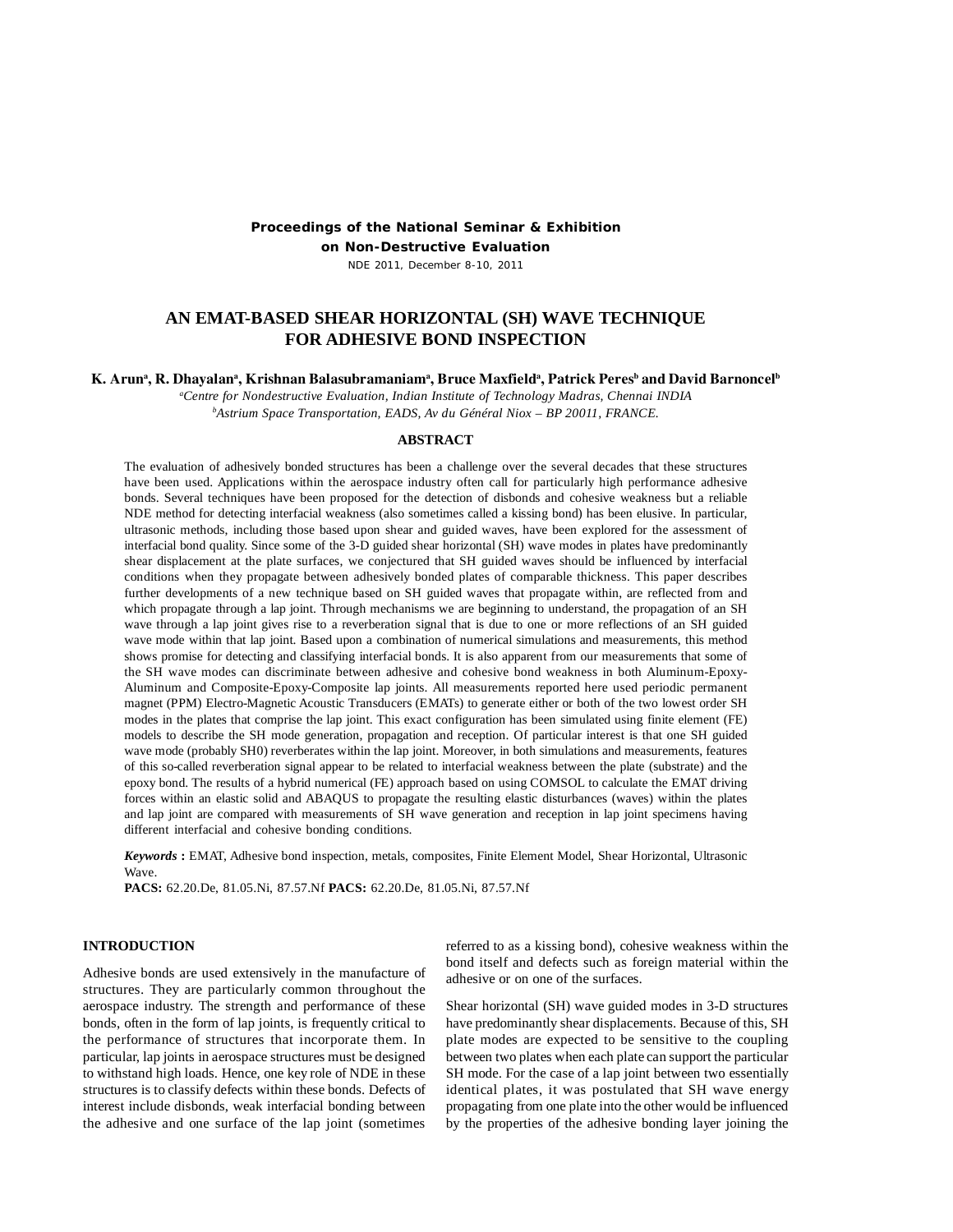two plates. As described in more detail below and as generally expected, elastic energy in the SH0 mode flows from one plate into the other (from plate 1 into plate 2 in Figure 1). When the lap joint bond is "good," there is very efficient coupling of elastic energy through the joint; this feature is evident in both simulations and measurements. Also expected is a reflection from the end of plate 1 back toward the SH wave source; this is also present in the simulations and measurements. An unexpected result, present in both simulations and measurements, is the appearance of what we refer to as a reverberation signal. Based upon following the signal evolution in the simulations, this signal appears to be due to a reflection from the right end of plate 1 that is subsequently reflected from the left end of plate 2.

All measurements were made with the T and R EMATs at equivalent positions on each of the four 3 mm thick specimens, as shown in Fig. 1. The T and R EMATs were positioned directly facing each other. Identical EMATs were used for both T and R functions. Although good signal-to-noise ratios have not yet been achieved with a small "line" receiver EMAT, it is clear that discrimination of the reverberation signal is enhanced with these receivers (a line receiver is one that responds to surface shear displacements over a portion of the SH beam width but only for a small fraction of a wavelength in the direction of beam propagation). For measurements reported here, the T and R EMATs were positioned as shown. A-scans were recorded for a few T EMAT locations. The left (plate 1) and right (plate 2) plates were each 250 mm long with a 50 mm wide overlap region (darkened region in the Figure 1).



Fig. 1 : Geometry of the specimens reported here with the position of the Transmitters (T) and Receivers (R) as shown. Plate 1 is on the left.

The remainder of this paper describes the essential features of our measurements and simulations as well as some conclusions that appear reasonable based upon both measurement and simulation.

## **PPM SH EMATS**

PPM SH EMATs based upon previous designs were used for all measurements reported here [1 to 8]. The T EMAT was positioned to generate an SH wave propagating generally parallel to the long direction of the plate (see Figure 1). A reasonable compromise between time/spatial resolution and sensitivity required that the T EMAT be only 2 or 3 wavelengths long and about the same width. This configuration has the disadvantage of rather large beam spread (consequently, SH modes will not be incident normally over the entire right end of plate 1). As discussed later, this can influence mode conversion when an SH mode is reflected from a plate end.

PPM SH EMATs were used to generate the SH0 mode in plate 1 and to detect what was predominantly the SH0 mode that was coupled into plate 2. To date, two sets of cases have been evaluated. The first was a set of measurements and corresponding simulations of aluminum-epoxy-aluminum lap joints as shown in Figure 1. Preliminary measurements have also been made on lap joints in epoxy-bonded carbon fiber composite plates. In this case, SH waves were generated using adhesive-backed Al tape bonded to the composite surface. These lap joints present a different and more complex set of conditions for both measurements and simulations. A complete presentation of these results will be the subject of another paper.

Identical T and R EMATs, each 2.5 wavelengths long, were constructed and placed on lap joint specimens as indicated in Fig. 2. All measurements reported here were made in the through-transmission geometry. Measurements were made on four, 3 mm thick lap joint specimens (measurements were also made on lap joints fabricated from 8 mm thick Al; the points we wish to emphasize here are most clear for the thinner metallic specimens). Simulations were done for conditions identical to the measurement configuration. The R EMAT signal is proportional to the SH displacement profile integrated over the R EMAT reception area (this has been demonstrated in many different measurement geometries [2, 3, 5, 7]. The measurement geometry was identical for the four cases. The difference in bonding was represented in the numerical calculations by using different elastic properties for the adhesive for part or all of the lap joint region. Damping in the



Fig. 2 : The detailed measurement configuration for the Al specimens. Identical positions and plate dimensions were used for all measurements and for calculating the simulated A-scans. The T and R EMATs were of identical construction. The composite plates were of similar construction.

adhesive is not considered in this work but is elsewhere. Calculation details are also given elsewhere. Actual frequencies used for the measurements reported here range from 140 kHz to 300 kHz. The excitation pulse is shaped by a Hanning window

#### **SIMULATION OF SH WAVE MODES**

A two-step procedure was chosen for doing these simulations because it contains most of the physics of the problem while lending considerable simplicity to the numerical work.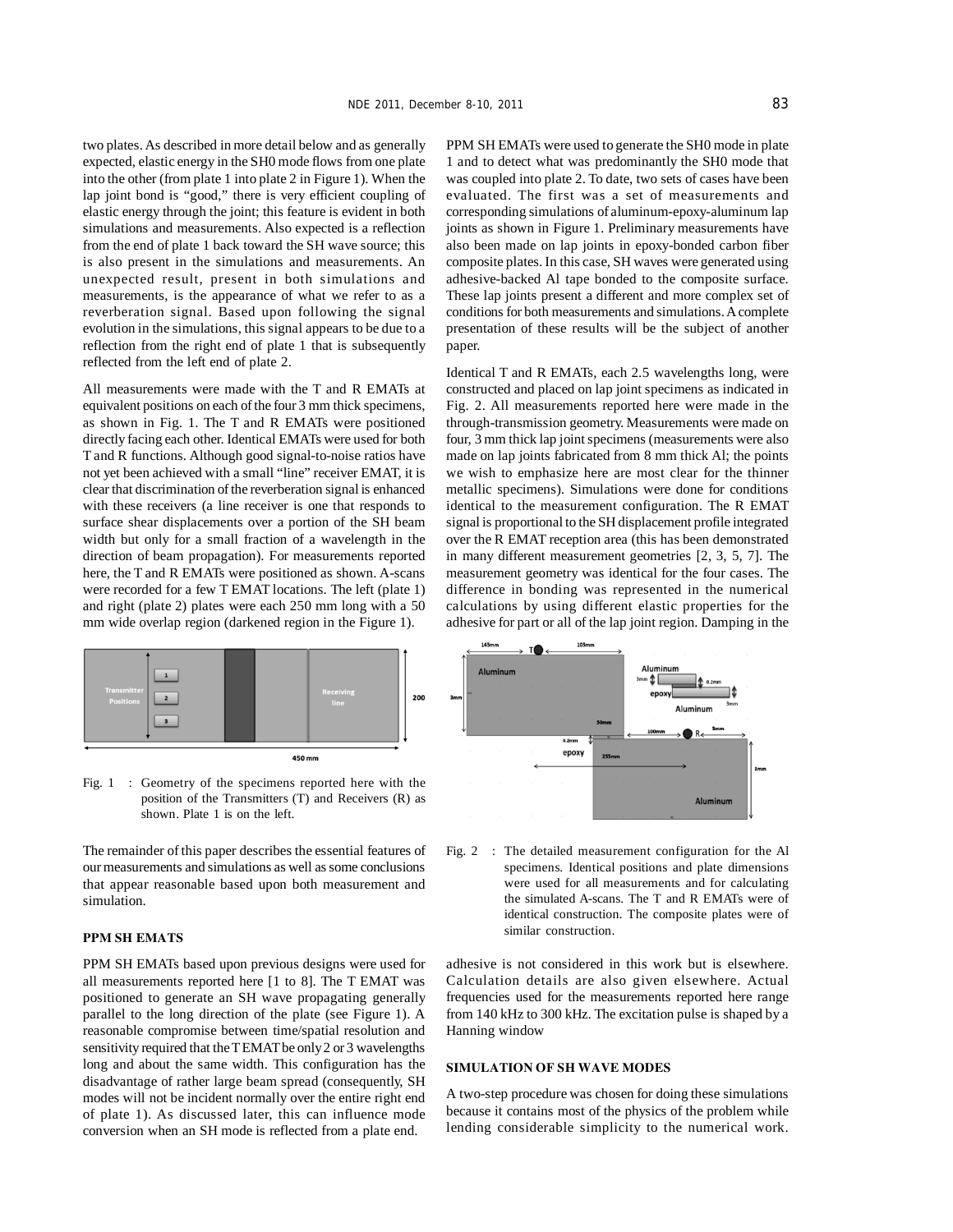Although some measurement features are not contained in this approach, the fact that most detailed features of the EMAT signals appeared in the simulations gives us confidence that this procedure is a very good approximation to understanding the origin of features in the measured EMAT signals.

This two-step procedure first used a COMSOL FEMLAB formulation of the 2-D approximation of the surface current generated by the EMAT coil and the PPM magnet configuration to calculate the electromagnetic force on and within the metal surface (the force distribution within the first few skin depths in the aluminum). This results in being able to assign an excitation force to each of the mesh nodes in the subsequent elasto-dynamic calculation. These are the driving forces for elastic wave excitation in the plate. The 3-D finite element elasto-dynamic model ABAQUS was used to calculate the elastic disturbance resulting from the applied electro-dynamic forces. It should be noted that ABAQUS calculates the 3 orthogonal displacements that result from the exciting force distribution. The exciting force generated by the 3-D EMAT coil is taken as the set of 2-D electro-dynamic forces calculated in the surface region immediately beneath the EMAT coil and magnets and zero elsewhere (more details related to these calculations have been presented elsewhere [9]). In this manner, it is possible to obtain a surface shear displacement as a function of time at any point, along any line or over any area on the material surface. This displacement (averaged over the R EMAT coil active area) generates the amplitude-time or A-scan signal received by the R EMAT.

## **COMPARISON OF SIMULATIONS WITH MEASUREMENTS FOR AL LAP JOINTS**

Numerical and experimental studies were done for the following four aluminum specimens; all were 3 mm thick plates with a 50 mm overlap darkened bonded region in Fig. 1. In the description below, the following designations are used; (i) specimen 8129: fabricated to have a known good bond, (ii) specimen 8182: made with epoxy that was contaminated with silicon, (iii) specimen 8181: made with a soft adhesive and (iv) specimen 8183: the only specimen that was made without abrasively polishing (sanding) both surfaces in contact with the adhesive. The composite lap joint specimen was the same thickness, of identical geometry and had a "good" bond.

An illustrative snapshot of an SH wave simulation is given below in Fig. 3 for specimen 8183. The lack of sanded surfaces was accounted for in the simulation by using a weaker interfacial force between the epoxy and the (assumed oxidized) Al surface. The first (direct through-transmission) signal received by the R EMAT propagates in plate 1 through the lap



Fig. 3 : The direct and reverberated SH0 signals obtained using the ABAQUS FEM model showing (a) the A-scan at a specific point (red region on plate 2), and (b) surface displacement map obtained using ABAQUS.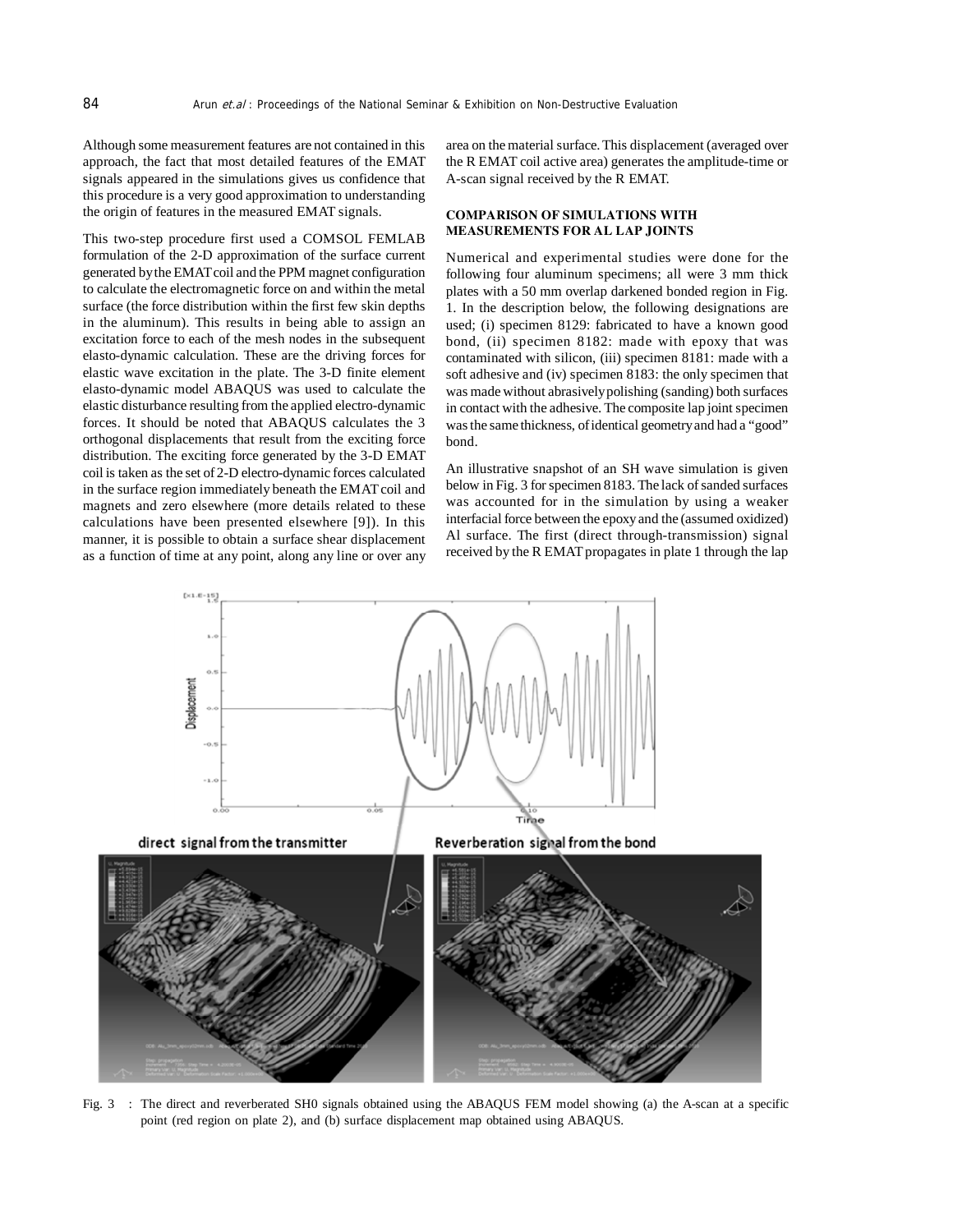

Fig. 4 : Comparison between experimentally obtained signals from the lap joint sample 8129 (good bonded sample) with the simulated signal obtained using the ABAQUS FEM model showing the (1) Direct SH0 Signal, (2) Reverberated SH0 signal, (3 and 4) reflections from the ends.

joint and is received in plate 2 (see Fig. 2). The second signal is interpreted as resulting first from a reflection off the right end of plate 1 and then the left end of plate 2 where it is reflected toward and received by the R EMAT. The time between the first two signals corresponds to an SH0 mode being reflected from plate 1 and then plate 2 to the receiver. The last set of signals in Fig. 3 is a combination of reflections from the left end of plate 1 and the right end of plate 2 reaching the receiver in the same time range.

Fig. 4 compares measurement and simulation for the wellbonded specimen, 8129. Probably because the assumed bonding conditions for the simulations did not represent the actual bond, the measured amplitude ratio for the direct-toreverberation signal is larger in the simulation. Of particular note is that both the direct and reverberation signals are very distinct. Not shown here are the results for an epoxy bond polluted by a silicone adhesive; here, both the direct and reverberation signals are much lower in magnitude, presumably because of attenuation within the lap joint. While the time of arrival of the different modes compare well, the amplitudes do not. The direct-to-reverberation signal ratio is larger for both measurement and simulation than in the well-bonded case.

#### **EFFECT OF BOND QUALITY ON THE REVERBERATED SH0 SIGNAL**

The Fig. 5 shows the amplitude of the SH0 reverberated signal amplitude at 5 different positions (distance from one of the sides across the 200 mm wide sample) showing that the



Fig. 5 : Comparison of experimentally obtained reverberated signal amplitudes for the lap joint sequence measured at different T-R positions across the lap joint.

reverberated SH0 signal for the weak interface samples (8181 and 8183) is lower when compared to the good interface conditions as in the samples 8129 and 8182. It was also determined that the weak adhesive sample 8182 showed a significanly lower direct signal when compared to the other samples.

## **CONCLUSIONS**

In this work, the EMAT based SH0 guided wave generation and transmission across a lap joint made of Al-Epoxy-Al was studied using both Finite Element Models and experimental studies. The generation of a direct and a reverberated signal from within the lap joint was observed and confirmed using FEM animations. These two signals were found to be sensitive to both the cohesive and adhesive propoerties of the adhesive bond. The direct signal was found to be useful in identifying the cohesively weak bonds while the reverberated signal was found to be more sensitive to the interfacial weakness conditions. The reverberated SH0 signal may provide a new technique for the detection of weak adhesion during manufature and in-service inspection of adhesively bonded structures.

#### **REFERENCES**

- 1. B.W. Maxfield, Kuramoto A, Hulbert JK, *Evaluating EMAT designs for selected applications.* Mater. Eval., 1987; 45(10):1166–83.
- 2. R.B. Thompson, *Physical principles of measurements with EMAT transducers*, In: Thurston RN, Pierce AD, editors. Physical acoustics, 19. San Diego: Academic Press; 1990.
- 3. B. W. Maxfield and C. M. Fortunko, *The design and use of electromagnetic acoustic wave transducers (EMATs)*, Mater. Evul., vol.41, pp. 1399-1408, NOV. 1983.
- 4. G. A. Alers and L. R. Bums, *EMAT designs for special applications*, Mater. Evul., vol. 45, pp. 1184-1189, Oct. 1987.
- 5. R. Ludwig, Z. You, R. Palanisamy, *Numerical simulation of an electromagnetic acoustic transducer–receiver system for NDT applications*, IEEE Trans. Magnet. 29 (1993) 2081–2089.